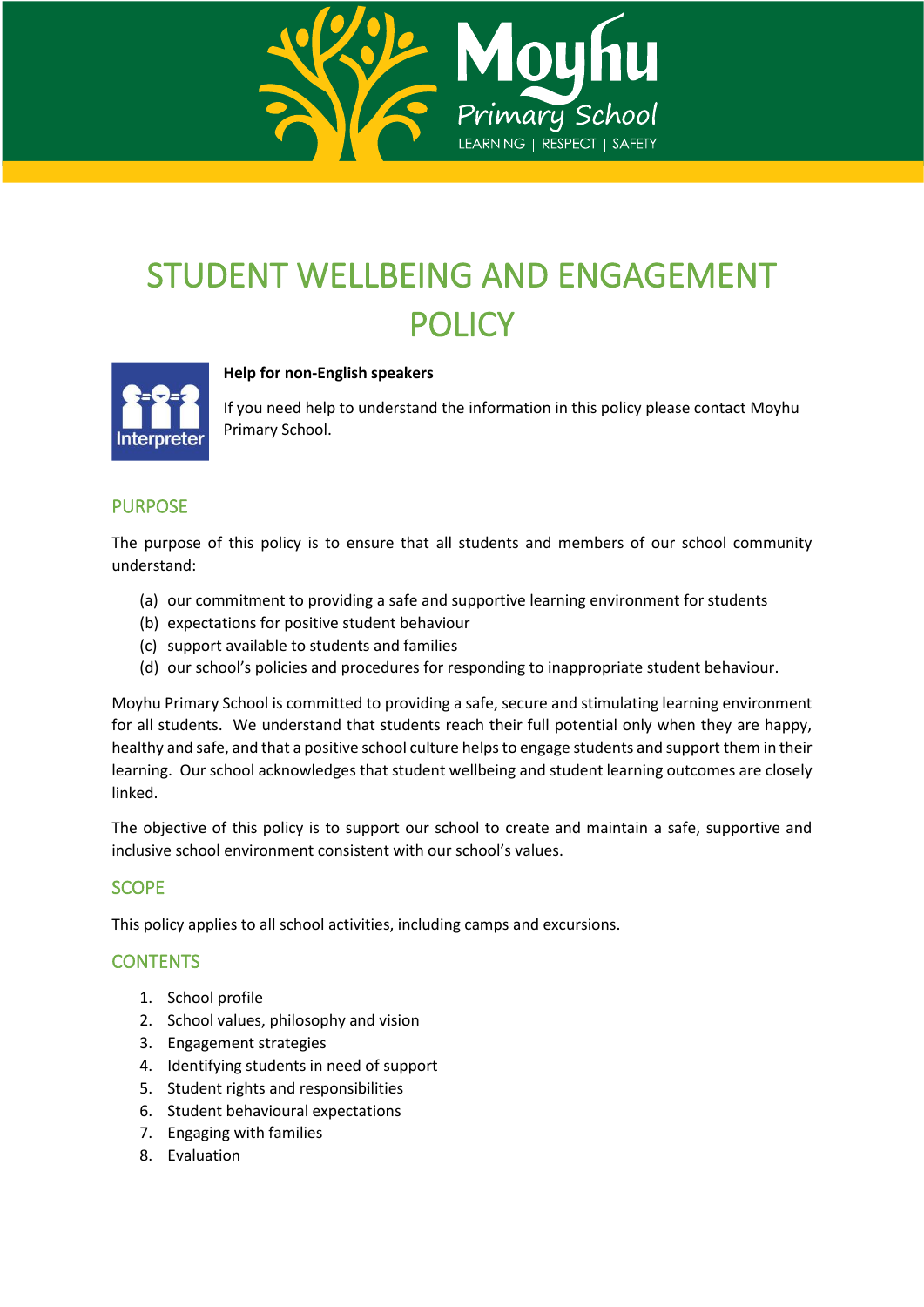# **POLICY**

## 1. School profile

Established in 1874, Moyhu Primary School is located in a rural community in North East Victoria, 25 minutes South East of Wangaratta. The school is approximately 1.5 km from the centre of Moyhu – a small but busy town, which has a general store, hotel, café, garage and a variety of sporting facilities.

Moyhu Primary School provides a high standard of modern learning facilities and resources. Students and staff utilise a flexible learning space. Along with our learning facilities, we have a full-size indoor basketball stadium and an in-ground swimming pool, which we use for part of our swimming program. The original building of the school is where our administration, staffroom and art and music room are situated.

In conjunction with the outcomes of the Victorian Curriculum, Moyhu Primary School emphasizes are in the areas of literacy, numeracy, inquiry and social development. We incorporate online interactive learning within the curriculum with our one to one program using Ipads, which are provided by the school. Specialist classes offered are Italian, library, art and health/p.e. that includes the Bluearth program. The school also participates in the Stephanie Alexander Kitchen Garden project. Moyhu Primary School participates in organised cluster days with the King Valley cluster of schools, which includes Greta Valley, Myrrhee, Whitfield and Edi Upper Primary schools to help broaden each student's social and intellectual experiences. We also join our cluster schools for some of our camps each year.

At Moyhu Primary School annual camps, include the year 6 cluster sailing camp in Rye, year 3 and 4 camp at 15 Mile Creek and the 3-day cluster ski camp for our older students at Falls Creek. Moyhu Primary also have their own whole school day excursion to Falls creek where students have the opportunity to learn to ski. Most years, the school takes a trip to Melbourne for cultural experiences. Excursions and camps change slightly year to year to underpin and extend what students are learning in the classroom.

Moyhu Primary School staff participate in regular professional development across a range of areas, to constantly improve their teaching effectiveness, which is a key strategy in improving learning outcomes for all students. As well as personal development, staff participate within the Professional Learning Community (PLC) with the King Valley cluster of schools regularly. The network of staff, facilitates school improvement where groups of teachers work collaboratively at the school level to improve student outcomes.

Moyhu Primary School is the base school for the travelling MACC art van, which services many local schools with a fantastic art program. Moyhu Primary School has an After School Program (MOSH) which runs four days a week, Monday to Thursday.

Positive interactions and support from parents and the wider school community are an integral part in our school's ability to develop and maintain strong home and school partnerships. The School Council actively represents the interest of all stakeholders with a strong vision for the future for the school community.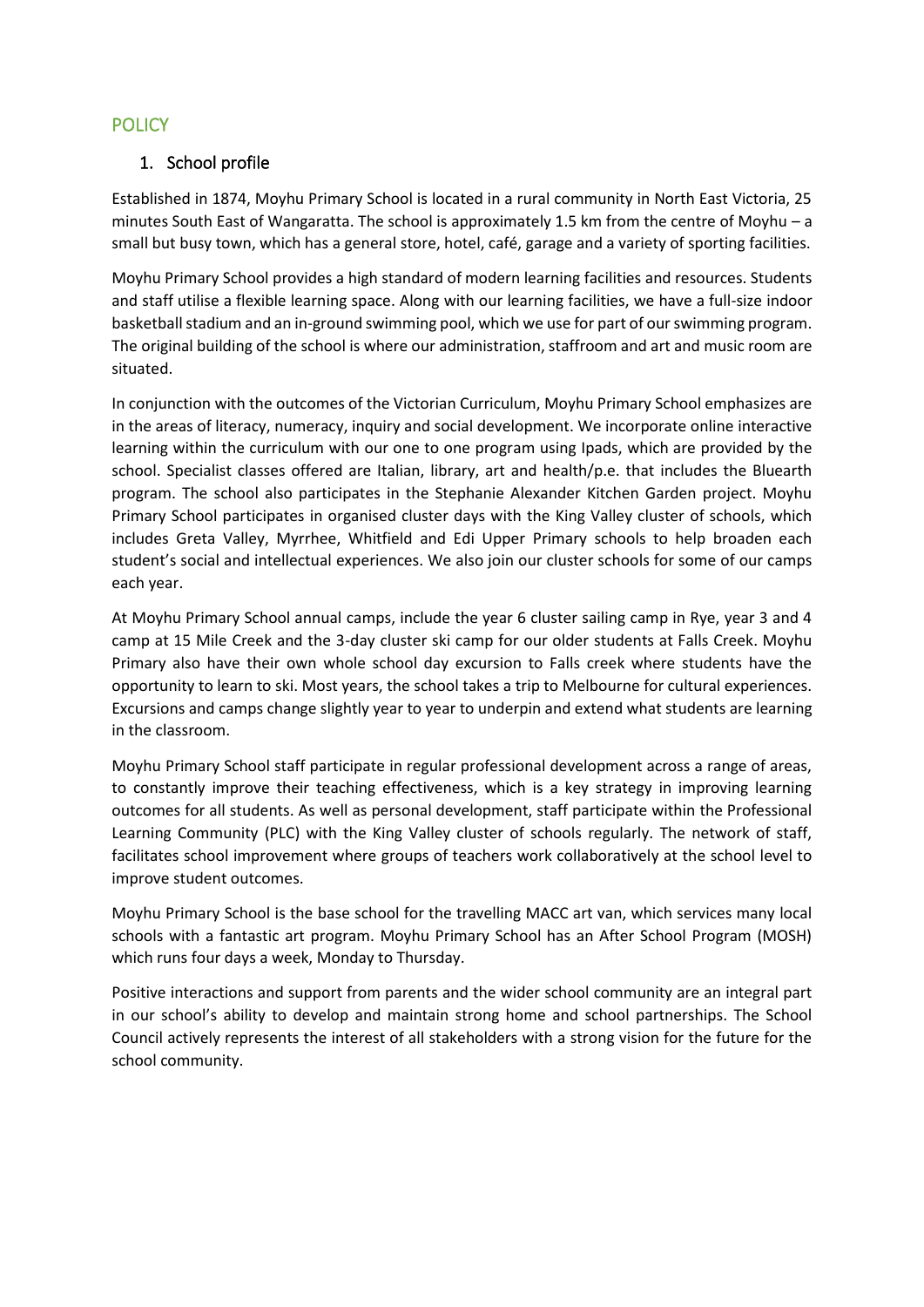## **2. School values, philosophy and vision**

Moyhu Primary School's Statement of Values and School Philosophy are integral to the work that we do and is the foundation of our school community. Students, staff and members of our school community are encouraged to live and demonstrate our core values of We are Learners, We are Respectful and We are Safe at every opportunity.

Our school's vision is to "aim to provide a welcoming community, which values learning through shared responsibility. We seek to develop a caring environment in which we nurture confident, creative, caring and resilient individuals who aspire to be the best they can be."

Our Statement of Values is available online at [http://moyhups.vic.edu.au/wp](http://moyhups.vic.edu.au/wp-content/uploads/2021/03/Statement-of-Values-and-School-Philosophy-Updated-March-2021.pdf)[content/uploads/2021/03/Statement-of-Values-and-School-Philosophy-Updated-March-2021.pdf](http://moyhups.vic.edu.au/wp-content/uploads/2021/03/Statement-of-Values-and-School-Philosophy-Updated-March-2021.pdf)

#### **3. Engagement strategies**

Moyhu Primary School has developed a range of strategies to promote engagement, positive behaviour and respectful relationships for all students in our school. We acknowledge that some students may need extra social, emotional or educational support at school, and that the needs of students will change over time as they grow and learn.

A summary of the universal (whole of school), targeted (year group specific) and individual engagement strategies used by our school is included below:

#### *Universal*

- *high and consistent expectations of all staff, students and parents and carers*
- *prioritise positive relationships between staff and students, recognising the fundamental role this plays in building and sustaining student wellbeing*
- *creating a culture that is inclusive, engaging and supportive*
- *welcoming all parents/carers and being responsive to them as partners in learning*
- *analysing and being responsive to a range of school data such as attendance, Attitudes to School Survey, parent survey data, student management data and school level assessment data*
- *teachers at Moyhu Primary School use a common instructional framework to ensure an explicit, common and shared model of instruction to ensure that evidenced-based, high yield teaching practices are incorporated into all lessons*
- *teachers at Moyhu Primary School adopt a broad range of teaching and assessment approaches to effectively respond to the diverse learning styles, strengths and needs of our students and follow the standards set by the Victorian Institute of Teaching*
- *our school's Statement of Values are incorporated into our curriculum and promoted to students, staff and parents so that they are shared and celebrated as the foundation of our school community*
- *carefully planned transition programs to support students moving into different stages of their schooling*
- *positive behaviour and student achievement is acknowledged in the classroom, and formally in school assemblies and communication to parents*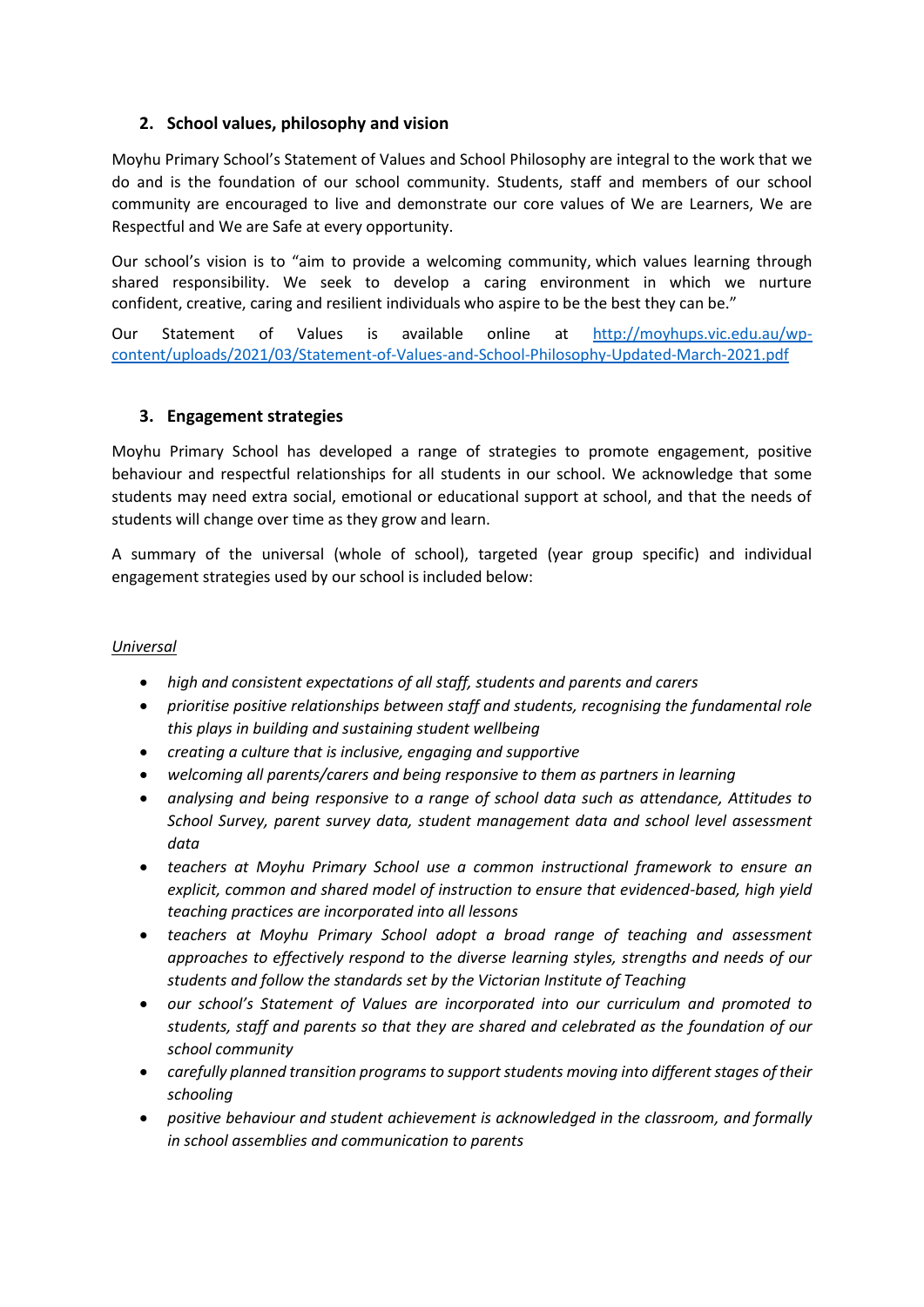- *monitor student attendance and implement attendance improvement strategies at a wholeschool, cohort and individual level*
- *Students are encouraged to speak with their teachers and Principal whenever they have any questions or concerns.*
- *create opportunities for cross—age connections amongst students through school plays, athletics, music programs and peer support programs*
- *we engage in school wide positive behaviour support with our staff and students, which includes programs such as:*
	- o *Respectful Relationships*
	- o *Bluearth*
	- o *Safe Schools*
- *programs, incursions and excursions developed to address issue specific behaviour (i.e. anger management programs)*
- *opportunities for student inclusion (i.e. sports teams, clubs, recess and lunchtime activities)*

#### *Targeted*

#### **Specific strategies, designed to address particular concerns in certain groups or friendship circles.**

- *connect Koorie students with a Koorie Engagement Support Officer when required*
- *all students in Out of Home Care will have an Individual Learning Plan and will be referred to Student Support Services for an Educational Needs Assessment if needed*
- *All staff will undertake health promotion and social skills development in response to needs identified by student wellbeing data, classroom teachers or other school staff each year*
- *staff will apply a trauma-informed approach to working with students who have experienced trauma*

*Moyhu Primary School implements a range of strategies that support and promote individual engagement. These can include:*

- *building constructive relationships with students at risk or students who are vulnerable due to complex individual circumstances*
- *meeting with student and their parent/carer to talk about how best to help the student engage with school*
- *developing an Individual Learning Plan and/or a Behaviour Support Plan*
- *considering if any environmental changes need to be made, for example changing the classroom set up*
- *referring the student to:*
	- o *school-based wellbeing supports*
	- o *Student Support Services*
	- o *Appropriate external supports such as council based youth and family services, other allied health professionals, headspace, child and adolescent mental health services or ChildFirst*

*Where necessary the school will support the student's family to engage by:*

• *being responsive and sensitive to changes in the student's circumstances and health and wellbeing*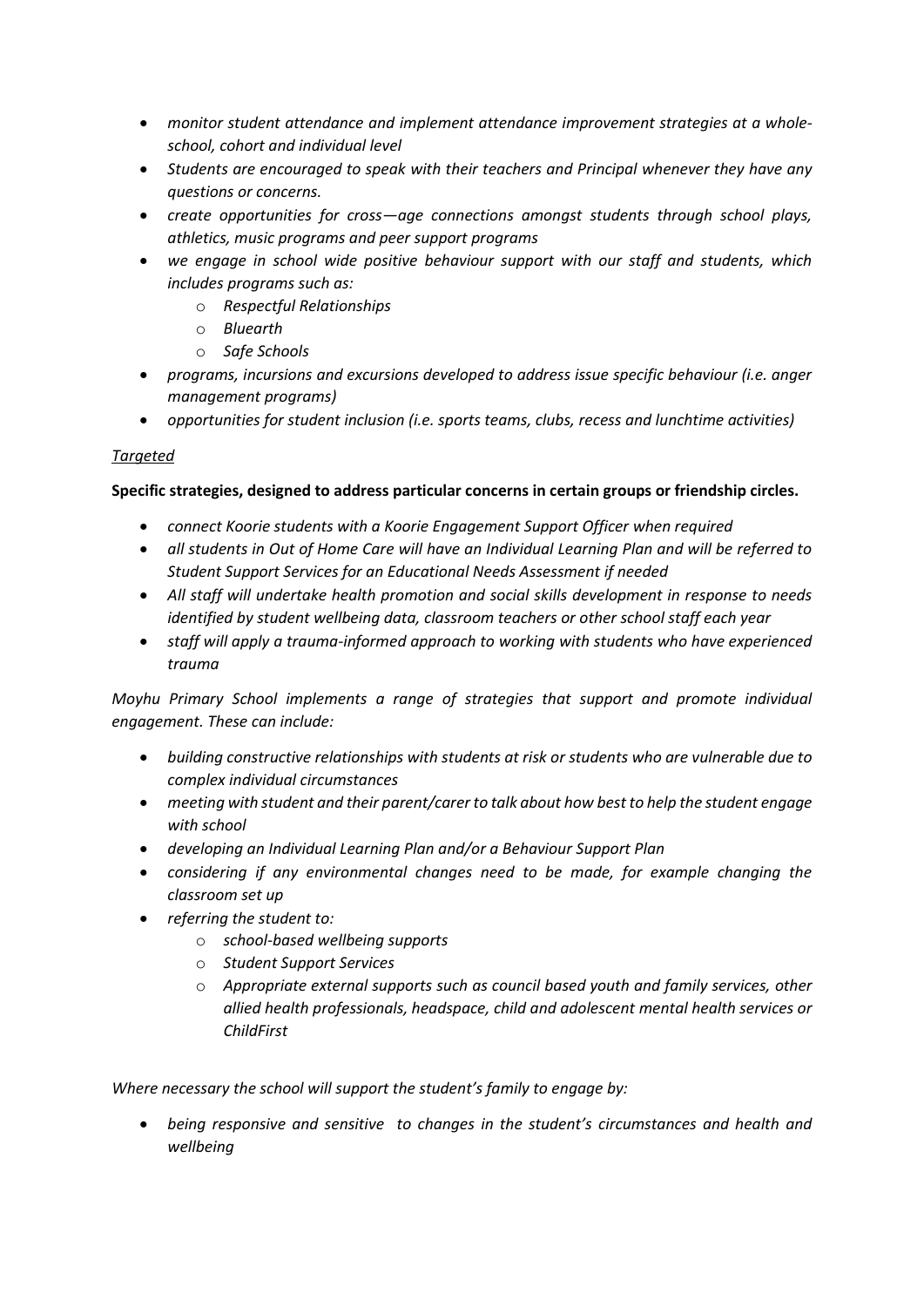- *collaborating, where appropriate and with the support of the student and their family, with any external allied health professionals, services or agencies that are supporting the student*
- *monitoring individual student attendance and developing an Attendance Improvement Plans in collaboration with the student and their family*
- *running regular Student Support Group meetings for all students:*
	- o *with a disability*
	- o *in Out of Home Care*
	- o *and with other complex needs that require ongoing support and monitoring.*

## 4. Identifying students in need of support

*Moyhu Primary School is committed to providing the necessary support to ensure our students are supported intellectually, emotionally and socially. The Student Wellbeing team plays a significant role in developing and implementing strategies help identify students in need of support and enhance student wellbeing. Example School will utilise the following information and tools to identify students in need of extra emotional, social or educational support:*

- *personal, health and learning information gathered upon enrolment and while the student is enrolled*
- *attendance records*
- *academic performance*
- *observations by school staff such as changes in engagement, behaviour, self-care, social connectedness and motivation*
- *attendance, detention and suspension data*
- *engagement with families*

# 5. Student rights and responsibilities

All members of our school community have a right to experience a safe and supportive school environment. We expect that all students, staff, parents and carers treat each other with respect and dignity. Our school's Statement of Values highlights the rights and responsibilities of members of our community.

Students have the right to:

- participate fully in their education
- feel safe, secure and happy at school
- learn in an environment free from bullying, harassment, violence, discrimination or intimidation
- express their ideas, feelings and concerns.

Students have the responsibility to:

- participate fully in their educational program
- display positive behaviours that demonstrate respect for themselves, their peers, their teachers and members of the school community
- respect the right of others to learn.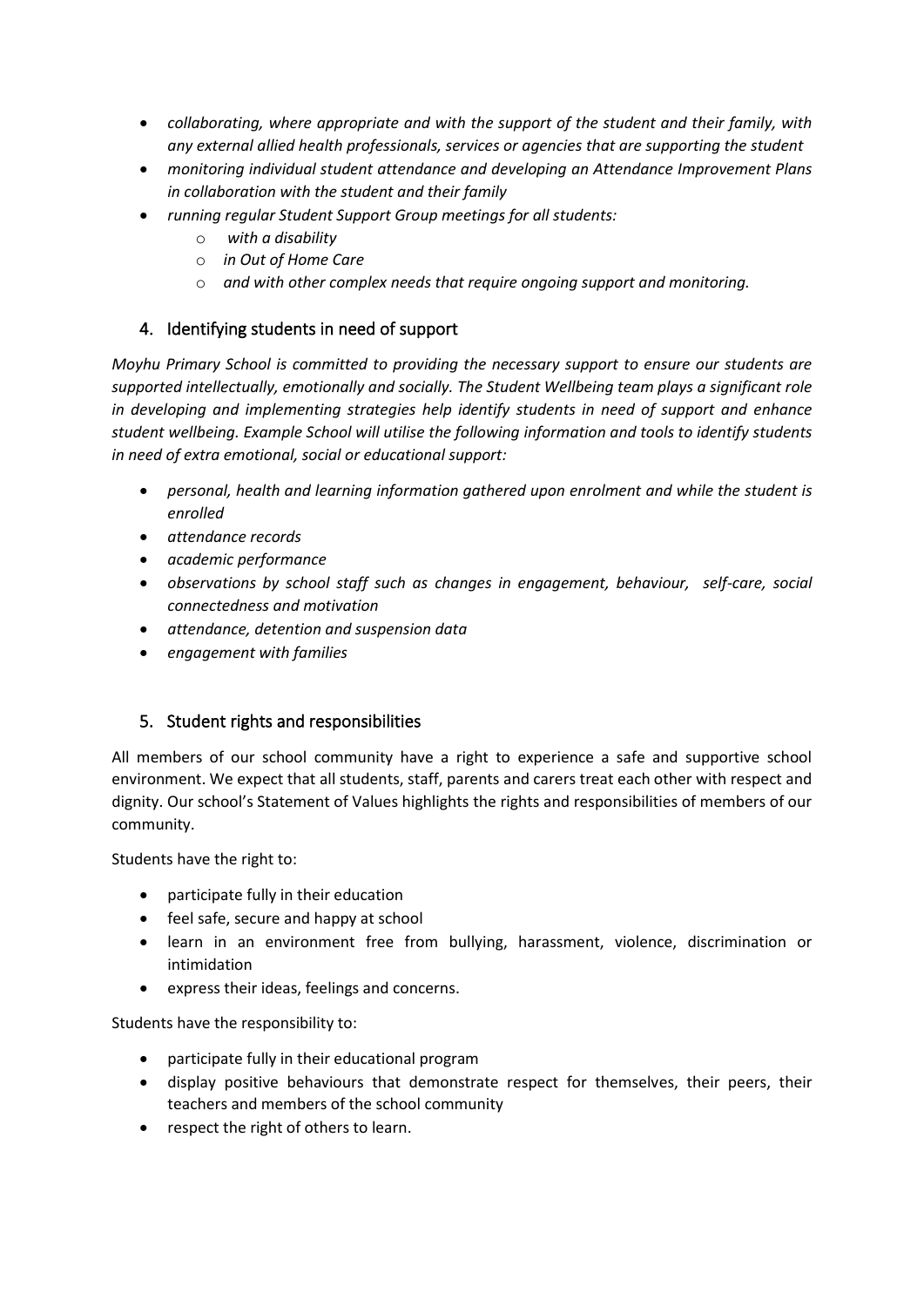Students who may have a complaint or concern about something that has happened at school are encouraged to speak to their parents or carers and approach a trusted teacher or a member of the school leadership team.

# 6. Student behavioural expectations

*Behavioural expectations of students, staff and families are grounded in our school's Statement of Values. Student bullying behaviour will be responded to consistently with Moyhu Primary School's Bullying policy.* 

*When a student acts in breach of the behaviour standards of our school community, Moyhu Primary School will institute a staged response, consistent with the Department's Student Engagement and Inclusion Guidelines. Where appropriate, parents will be informed about the inappropriate behaviour and the disciplinary action taken by teachers and other school staff.* 

*Disciplinary measures may be used as part of a staged response to inappropriate behaviour in combination with other engagement and support strategies to ensure that factors that may have contributed to the student's behaviour are identified and addressed. Disciplinary measures at our school will be applied fairly and consistently. Students will always be provided with an opportunity to be heard.* 

*Disciplinary measures that may be applied include:*

- *warning a student that their behaviour is inappropriate*
- *teacher controlled consequences such as moving a student in a classroom or other reasonable and proportionate responses to misbehaviour*
- *withdrawal of privileges*
- *restorative practices*
- *detentions*
- *behaviour reviews*
- *suspension*
- *expulsion*

Suspension, expulsion and restrictive interventions are measures of last resort and may only be used in situations consistent with Department policy, available at:

- <https://www2.education.vic.gov.au/pal/suspensions/policy>
- <https://www2.education.vic.gov.au/pal/expulsions/policy>
- <https://www2.education.vic.gov.au/pal/restraint-seclusion/policy>

In line with Ministerial Order 1125, no student aged 8 or younger will be expelled without the approval of the Secretary of the Department of Education and Training.

The Principal of Moyhu Primary School is responsible for ensuring all suspensions and expulsions are recorded on CASES21.

Corporal punishment is prohibited in our school and will not be used in any circumstance.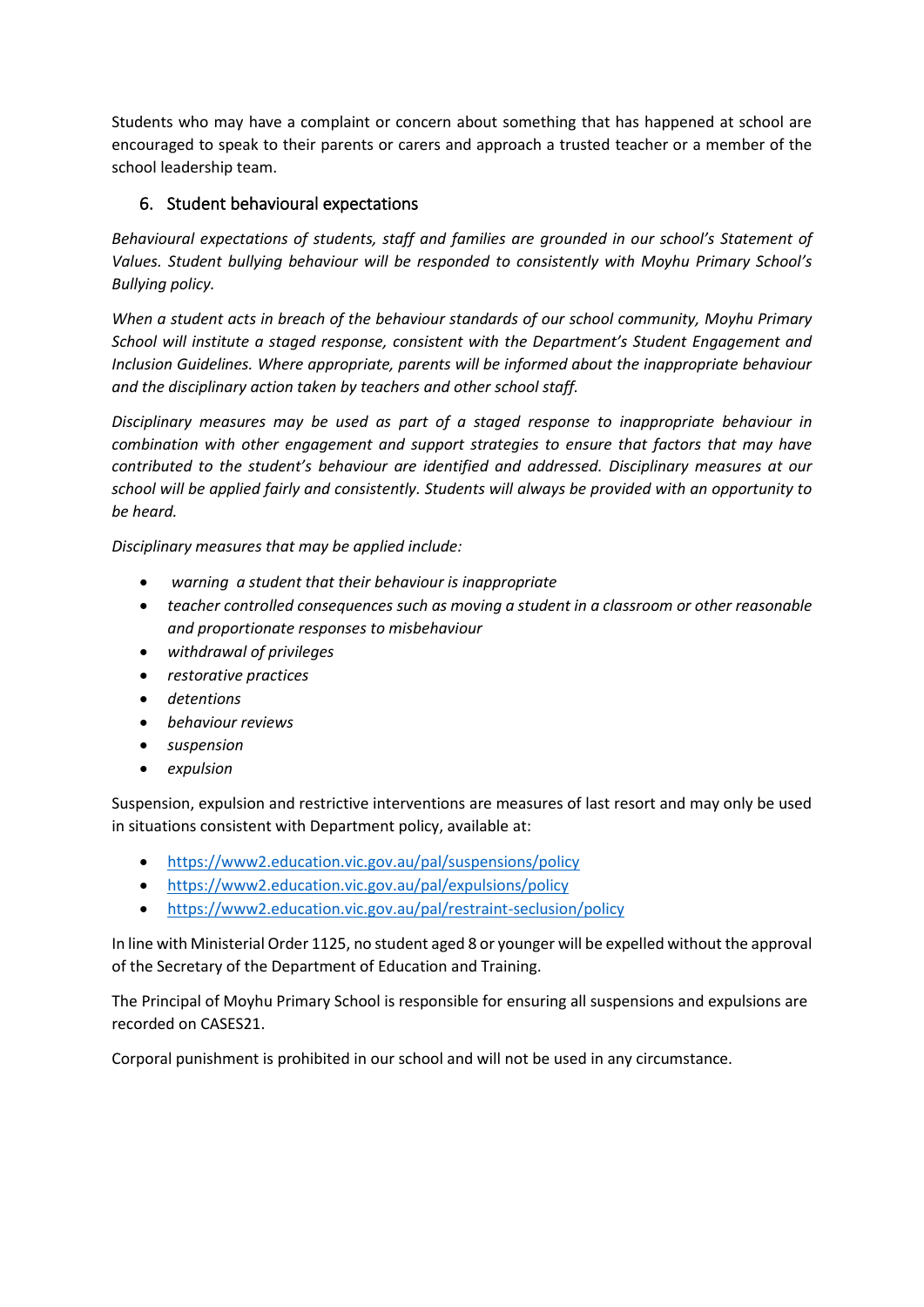# 7. Engaging with families

Moyhu Primary School values the input of parents and carers, and we will strive to support families to engage in their child's learning and build their capacity as active learners. We aim to be partners in learning with parents and carers in our school community.

We work hard to create successful partnerships with parents and carers by:

- ensuring that all parents have access to our school policies and procedures, available on our school website
- maintaining an open, respectful line of communication between parents and staff, supported by our Communicating with School Staff policy.
- providing parent volunteer opportunities so that families can contribute to school activities
- involving families with homework and other curriculum-related activities
- involving families in school decision making
- coordinating resources and services from the community for families
- including families in Student Support Groups, and developing individual plans for students.

### 8. Evaluation

Moyhu Primary School will collect data each year to understand the frequency and types of wellbeing issues that are experienced by our students so that we can measure the success or otherwise of our school based strategies and identify emerging trends or needs.

Sources of data that will be assessed on an annual basis include:

- student survey data
- incidents data
- school reports
- parent survey
- case management
- CASES21
- SOCS

Moyhu Primary School will also regularly monitor available data dashboards to ensure any wellbeing or engagement issues are acted upon in a timely manner and any intervention occurs as soon as possible.

# **COMMUNICATION**

This policy will be communicated to our school community in the following ways

- Available publicly on our school's website
- Included in staff induction processes
- Included as annual reference in school newsletter
- Made available in hard copy from school administration upon request

Our school will also ensure it follows the mandatory parent/carer notification requirements with respect to suspensions and expulsions outlined in the Department's policies at:

- [Suspension process](https://www2.education.vic.gov.au/pal/suspensions/guidance/1-suspension-process)
- [Expulsions -](https://www2.education.vic.gov.au/pal/expulsions/guidance/decision) Decision